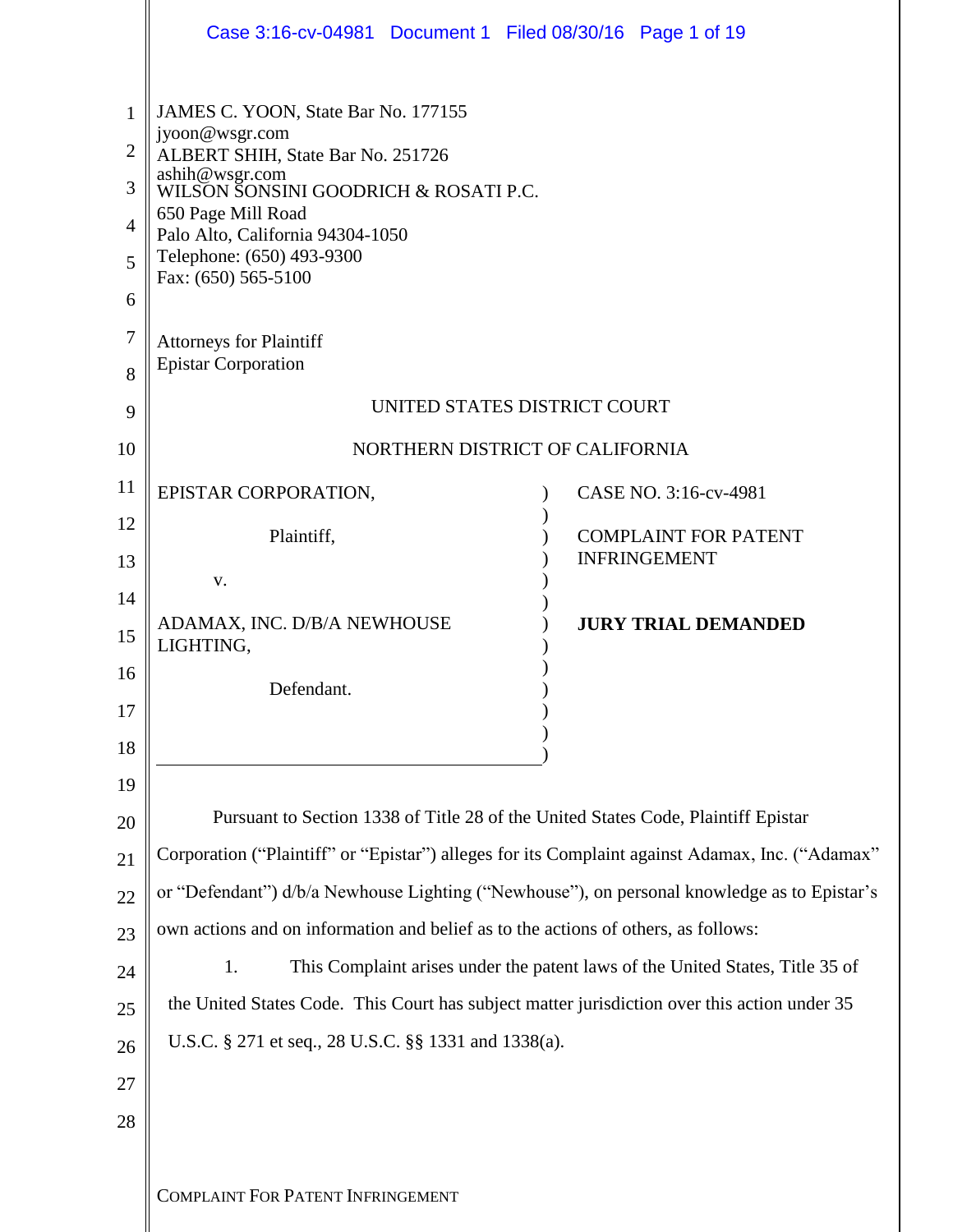|                | Case 3:16-cv-04981  Document 1  Filed 08/30/16  Page 2 of 19                                    |  |  |  |  |
|----------------|-------------------------------------------------------------------------------------------------|--|--|--|--|
|                |                                                                                                 |  |  |  |  |
| $\mathbf{1}$   | <b>THE PARTIES</b>                                                                              |  |  |  |  |
| $\overline{2}$ | 2.<br>Plaintiff Epistar is a Taiwanese corporation with its principal place of business         |  |  |  |  |
| 3              | at 21 Li-Hsin Road, Science Park, Hsinchu 300, Taiwan. Epistar is one of the world's largest    |  |  |  |  |
| $\overline{4}$ | manufacturers of light-emitting diodes.                                                         |  |  |  |  |
| 5              | 3.<br>Upon information and belief, Defendant Adamax is a company organized and                  |  |  |  |  |
| 6              | existing under the laws of the state of California with its principal place of business at 2360 |  |  |  |  |
| 7              | Alvarado St., San Leandro, CA, 94577.                                                           |  |  |  |  |
| 8              | $\overline{4}$ .<br>On information and belief, Defendant is doing business under the name       |  |  |  |  |
| 9              | "Newhouse Lighting." See http://www.adamaxinc.com/our-brands/ (last visited Aug. 15,            |  |  |  |  |
| 10             | 2016). Defendant is the registered owner of the Newhouse Lighting trademark. See                |  |  |  |  |
| 11             | https://trademarks.justia.com/859/32/newhouse-85932305.html (last visited on Aug. 15, 2016).    |  |  |  |  |
| 12             |                                                                                                 |  |  |  |  |
| 13             | <b>JURISDICTION AND VENUE</b>                                                                   |  |  |  |  |
| 14             | 5.<br>The Court may exercise personal jurisdiction over Defendant because                       |  |  |  |  |
| 15             | Defendant has continuous and systematic contacts with the State of California and, on           |  |  |  |  |
| 16             | information and belief, does business in this District.                                         |  |  |  |  |
| 17             | On information and belief, Defendant conducts business in this District by<br>6.                |  |  |  |  |
| 18             | importing, marketing, offering for sale, and selling its infringing products in this District.  |  |  |  |  |
| 19             | For example, Defendant has partnered with U.S. electronics retailer Walmart to<br>7.            |  |  |  |  |
| 20             | sell Defendant's infringing products that are shipped to Walmart stores within this District by |  |  |  |  |
| 21             | accessing Walmart's website in this District. See Figure 1 (available at                        |  |  |  |  |
| 22             | http://www.walmart.com/ip/Newhouse-Lighting-LEDEBD-FL-Newhouse-Lighting-Dimmable-               |  |  |  |  |
| 23             | Flame-Tip-3.5W-LED-Vintage-Edison-Filament-Bulb-2200K/46107613 (last visited Aug. 15,           |  |  |  |  |
| 24             | 2016).                                                                                          |  |  |  |  |
| 25             |                                                                                                 |  |  |  |  |
| 26             |                                                                                                 |  |  |  |  |
| 27             |                                                                                                 |  |  |  |  |
| 28             |                                                                                                 |  |  |  |  |
|                |                                                                                                 |  |  |  |  |
|                | <b>COMPLAINT FOR PATENT INFRINGEMENT</b><br>$-2-$                                               |  |  |  |  |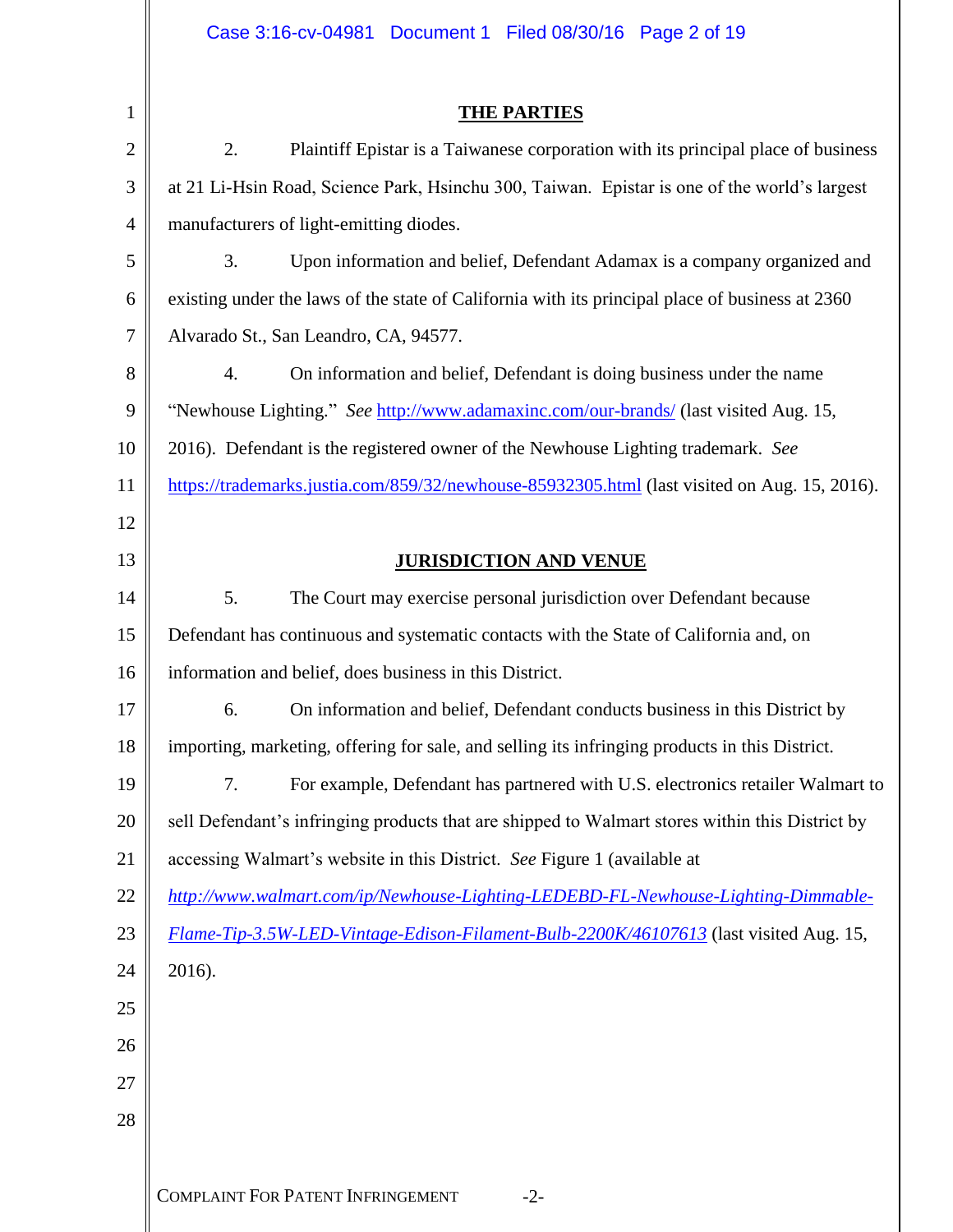| Walmart $\sum_{i=1}^{n}$                                                                       | $All -$<br>Search                                                                 |           |                                                                                        | Hello, H<br>Q<br><b>My Accou</b>                              |
|------------------------------------------------------------------------------------------------|-----------------------------------------------------------------------------------|-----------|----------------------------------------------------------------------------------------|---------------------------------------------------------------|
|                                                                                                | <b>Newhouse Lighting Dimmable Flame Tip 3.5W LED</b>                              |           |                                                                                        |                                                               |
| *****                                                                                          | <b>Vintage Edison Filament Bulb, 2200K</b><br>Write a review Q&A By: Newhouse Lig |           |                                                                                        |                                                               |
|                                                                                                |                                                                                   | Θ         | \$933                                                                                  |                                                               |
| ł                                                                                              |                                                                                   |           | Was: \$14.99 Save \$5.66<br>>ShippingPass FREE shipping on orders \$50 + @ FREE pickup |                                                               |
|                                                                                                |                                                                                   |           | <b>Quantity:</b><br>$\mathbf{1}$                                                       | <b>Add to Cart</b>                                            |
|                                                                                                |                                                                                   |           | <b>Add to Registry</b>                                                                 | <b>Add to List</b>                                            |
|                                                                                                |                                                                                   |           |                                                                                        | Sold by Walmart.com                                           |
|                                                                                                |                                                                                   |           | <b>b</b> Shipping<br>See delivery options *                                            | <b>FREE pickup</b><br>Milpitas<br>See more stores $\triangle$ |
|                                                                                                |                                                                                   |           | Showing options for 95134                                                              |                                                               |
|                                                                                                |                                                                                   |           | Location<br>Milpitas - 1 mi.<br>301 Ranch Dr                                           | Buy online for pickup<br>Mon, Aug 22                          |
|                                                                                                |                                                                                   |           | Santa Clara - 3 mi.<br>3255 Mission College Blvd                                       | Mon, Aug 22                                                   |
| Consider these popular products                                                                |                                                                                   |           | Fremont - 6 mi.<br>44009 Osgood Rd                                                     | Mon, Aug 22                                                   |
|                                                                                                |                                                                                   |           |                                                                                        |                                                               |
|                                                                                                |                                                                                   | Figure 1. |                                                                                        |                                                               |
| 8.                                                                                             | On information and belief, Defendant maintains an office in this District at      |           |                                                                                        |                                                               |
| 2360 Alvarado St., San Leandro, CA, 94577.                                                     |                                                                                   |           |                                                                                        |                                                               |
| 9.<br>Because Defendant has availed itself of the privileges of conducting activities          |                                                                                   |           |                                                                                        |                                                               |
| in this District, it is subject to personal jurisdiction in this District.                     |                                                                                   |           |                                                                                        |                                                               |
| 10.<br>Venue is proper in this judicial district pursuant to 28 U.S.C. §§ 1391(b), (c),        |                                                                                   |           |                                                                                        |                                                               |
| (d), and/or 1400(b) because, among other things, Defendant is subject to personal jurisdiction |                                                                                   |           |                                                                                        |                                                               |
| in this District, has committed acts of patent infringement in this District, and continues to |                                                                                   |           |                                                                                        |                                                               |
|                                                                                                | commit acts of infringement in this District.                                     |           |                                                                                        |                                                               |
|                                                                                                |                                                                                   |           |                                                                                        |                                                               |
|                                                                                                |                                                                                   |           |                                                                                        |                                                               |
|                                                                                                |                                                                                   |           |                                                                                        |                                                               |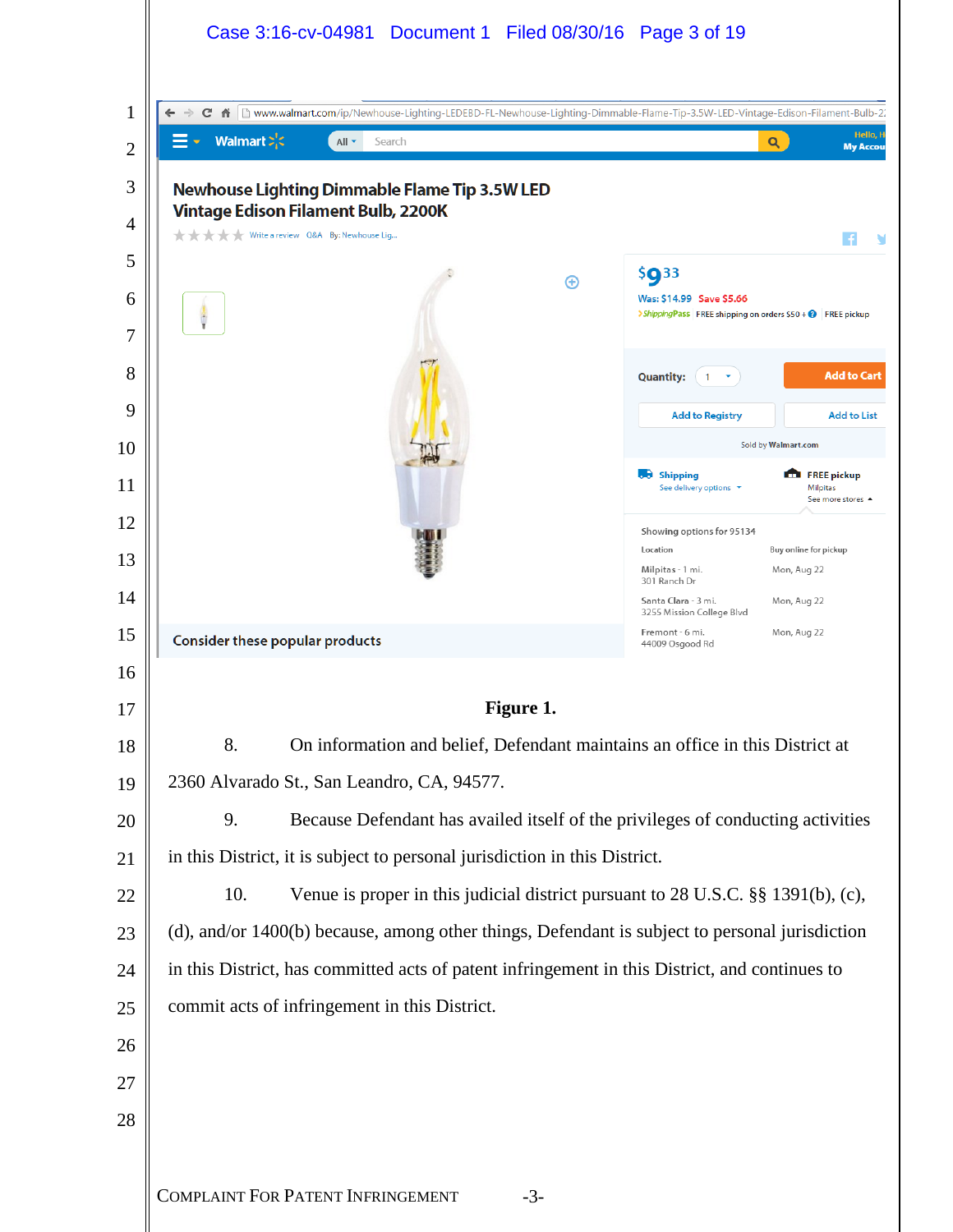|                | Case 3:16-cv-04981 Document 1 Filed 08/30/16 Page 4 of 19                                                  |  |  |
|----------------|------------------------------------------------------------------------------------------------------------|--|--|
|                |                                                                                                            |  |  |
| 1              | FACTUAL BACKGROUND                                                                                         |  |  |
| $\mathbf{2}$   | 11.<br>Epistar brings this action to seek injunctive relief and damages arising out of                     |  |  |
| 3              | Defendant's infringement of Epistar's U.S. Patent Nos. 6,346,771; 7,489,068; 7,560,738;                    |  |  |
| $\overline{4}$ | 8,240,881; 8,791,467; 9,065,022 (collectively "the Patents-in-Suit").                                      |  |  |
| 5              | <b>Epistar</b>                                                                                             |  |  |
| 6              | 12.<br>Epistar is one of the largest manufacturers of light-emitting diodes (LEDs) in                      |  |  |
| $\tau$         | the world, with approximately 4,100 employees and millions of U.S. dollars invested annually               |  |  |
| 8              | in research and development work. To date, Epistar's investment has resulted in over 3,000                 |  |  |
| 9              | patents.                                                                                                   |  |  |
| 10             | 13.<br>Epistar is widely recognized as "one of the pioneers in the LED filament                            |  |  |
| 11             | industry" and "has invested resources in LED filament technology for years to improve                      |  |  |
| 12             | filament efficiency." See                                                                                  |  |  |
| 13             | http://www.ledinside.com/interview/2016/7/epistar_improves_product_structure_and_profitabil                |  |  |
| 14             | ity by specializing in niche led lighting applications (last visited Aug. 15, 2016). Leading               |  |  |
| 15             | the LED filament evolution, Epistar was one of the earliest companies to acquire related patents           |  |  |
| 16             | including those covering the integration of transparent substrates.                                        |  |  |
| 17             | 14. Epistar has received numerous industry awards over the years for its                                   |  |  |
| 18             | innovations in LED technology. Most recently, Epistar received an Outstanding Photonics                    |  |  |
| 19             | Product Award at the 13 <sup>th</sup> International Nano Exposition hosted in Taiwan for the design of its |  |  |
| 20             | Flexible LED Lighting System.                                                                              |  |  |
| 21             | Epistar LED products are used for a variety of applications including cell<br>15.                          |  |  |
| 22             | phone screens, laptops, televisions, the automotive industry, and home lighting. Epistar's                 |  |  |
| 23             | patented technologies embodied in its LED products inject the benefits of solid state, LED,                |  |  |
| 24             | lighting into everyday life. See Figure 2.                                                                 |  |  |
| 25             |                                                                                                            |  |  |
| 26             |                                                                                                            |  |  |
| 27             |                                                                                                            |  |  |
| 28             |                                                                                                            |  |  |
|                |                                                                                                            |  |  |
|                | <b>COMPLAINT FOR PATENT INFRINGEMENT</b><br>$-4-$                                                          |  |  |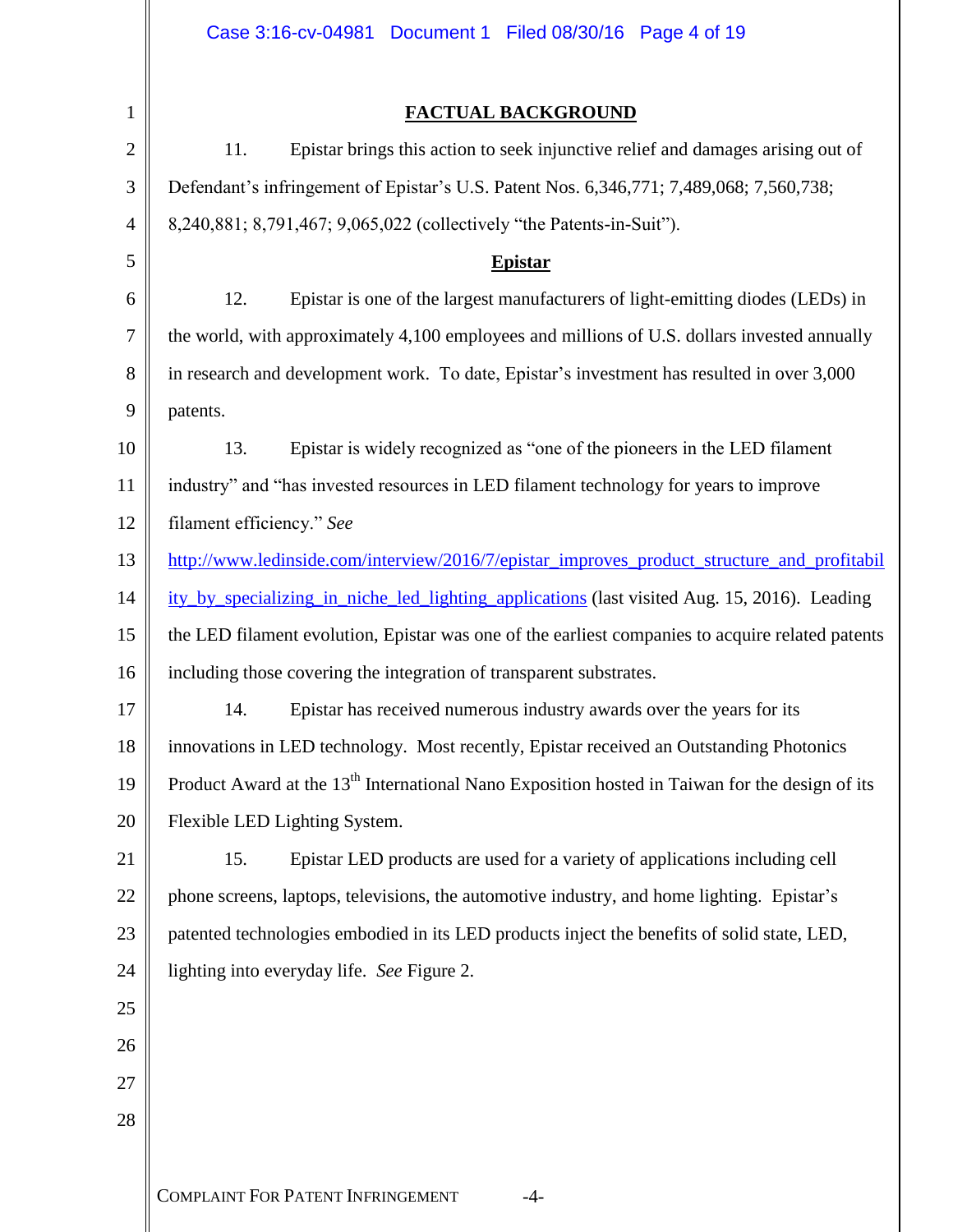### Case 3:16-cv-04981 Document 1 Filed 08/30/16 Page 5 of 19

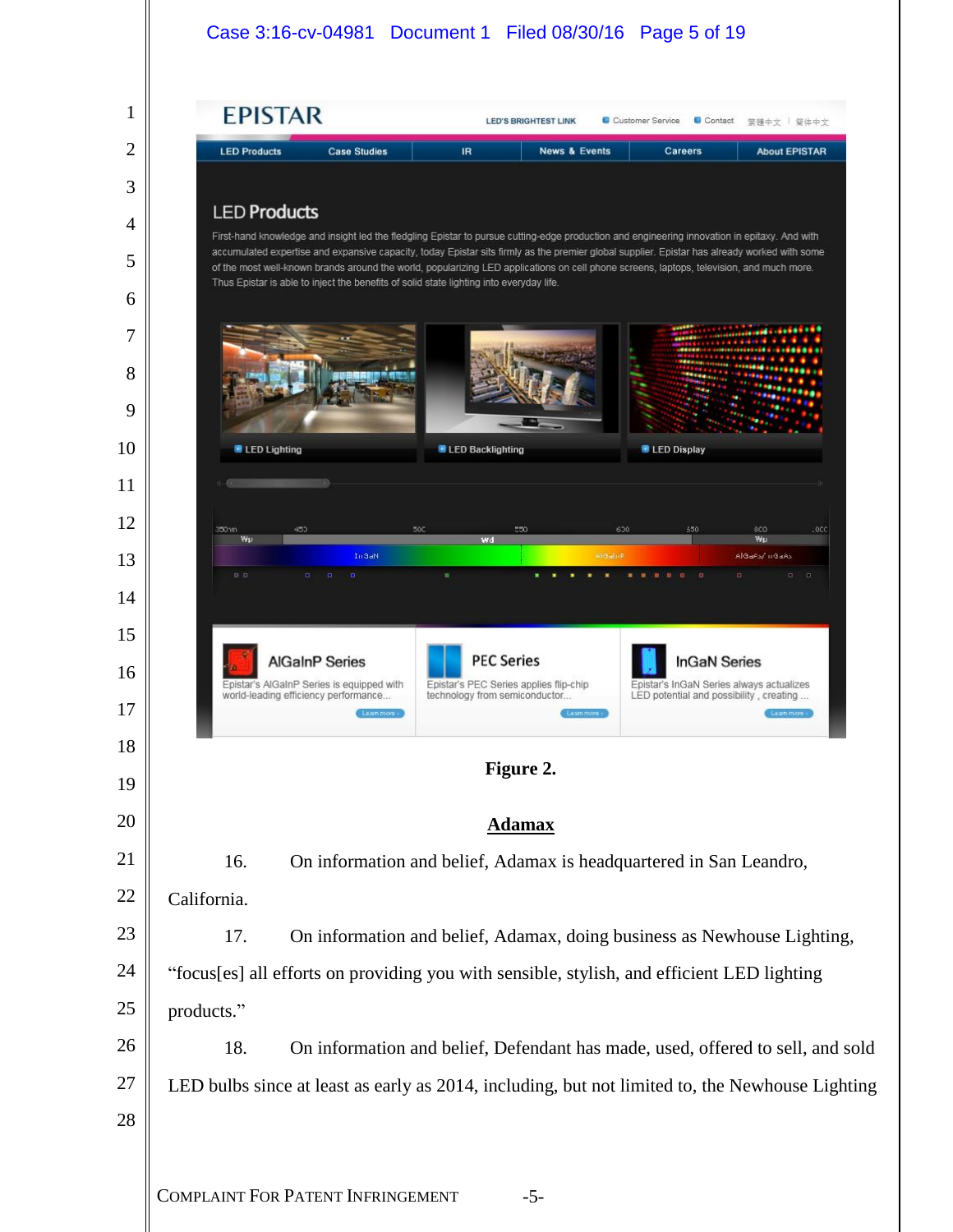# Case 3:16-cv-04981 Document 1 Filed 08/30/16 Page 6 of 19

| 1              | Dimmable Flame Tip 3.5W LED Vintage Edison Filament Bulb, 2200K (Manufacturer Part               |  |  |  |
|----------------|--------------------------------------------------------------------------------------------------|--|--|--|
| $\overline{2}$ | Number: LEDEBD-FL) (the "Accused Product") and similar products.                                 |  |  |  |
| 3              | 19.<br>The Accused Product contains a variety of electrical components used to                   |  |  |  |
| 4              | control various aspects of the operation of the LED bulb. The Accused Product is assembled       |  |  |  |
| 5              | with pre-configured electrical components.                                                       |  |  |  |
| 6              | 20.<br>As the Accused Product's sales page explains, "NewHouse Vintage Edison-                   |  |  |  |
| 7              | Style LED Filament Bulbs provide a great nostalgic look without sacrificing your electric        |  |  |  |
| 8              | bills." See http://www.walmart.com/ip/Newhouse-Lighting-LEDEBD-FL-Newhouse-Lighting-             |  |  |  |
| 9              | Dimmable-Flame-Tip-3.5W-LED-Vintage-Edison-Filament-Bulb-2200K/46107613 (last                    |  |  |  |
| 10             | visited Aug. 15, 2016). The Accused Product's sales page further explains again it is a          |  |  |  |
| 11             | "dimmable LED replacement for incandescent bulbs lasts 50 times longer and uses only 3.5         |  |  |  |
| 12             | watts instead of the 40-watt incandescent equivalent." Id.                                       |  |  |  |
| 13             | 21.<br>Upon information and belief, the Accused Product retails for around \$10 per              |  |  |  |
| 14             | LED bulb.                                                                                        |  |  |  |
| 15             | <b>The Commercial LED Market</b>                                                                 |  |  |  |
| 16             | 22.<br>With constant innovation in emission efficiency and product design by                     |  |  |  |
| 17             | companies like Epistar, the commercial LED industry is still growing at a promising rate.        |  |  |  |
| 18             | Industry reports indicate that "the scale of the LED lighting market will reach US\$25.7 billion |  |  |  |
| 19             | in 2015 and expand to US\$30.5 billion in 2016." http://www.ledinside.com/node/24054 (last       |  |  |  |
| 20             | visited August 16, 2016). Further, "[t] he penetration rate of LED lighting is also projected to |  |  |  |
| 21             | climb from 31% in 2015 to 36% in 2016." Id.                                                      |  |  |  |
| 22             |                                                                                                  |  |  |  |
| 23             | <b>The Patents-in-Suit</b>                                                                       |  |  |  |
| 24             | 23.<br>The Patents-in-Suit represent key achievements of Epistar's continuous                    |  |  |  |
| 25             | research and development efforts. These patents enhance the performance of LED filament          |  |  |  |
| 26             | bulbs and, as a result, help drive demand for Epistar's products.                                |  |  |  |
| 27             | 24.<br>On February 12, 2002, the United States Patent and Trademark Office duly and              |  |  |  |
| 28             | legally issued U.S. Patent No. 6,346,771 ("the '771 patent"), entitled "High Power LED           |  |  |  |
|                | <b>COMPLAINT FOR PATENT INFRINGEMENT</b><br>$-6-$                                                |  |  |  |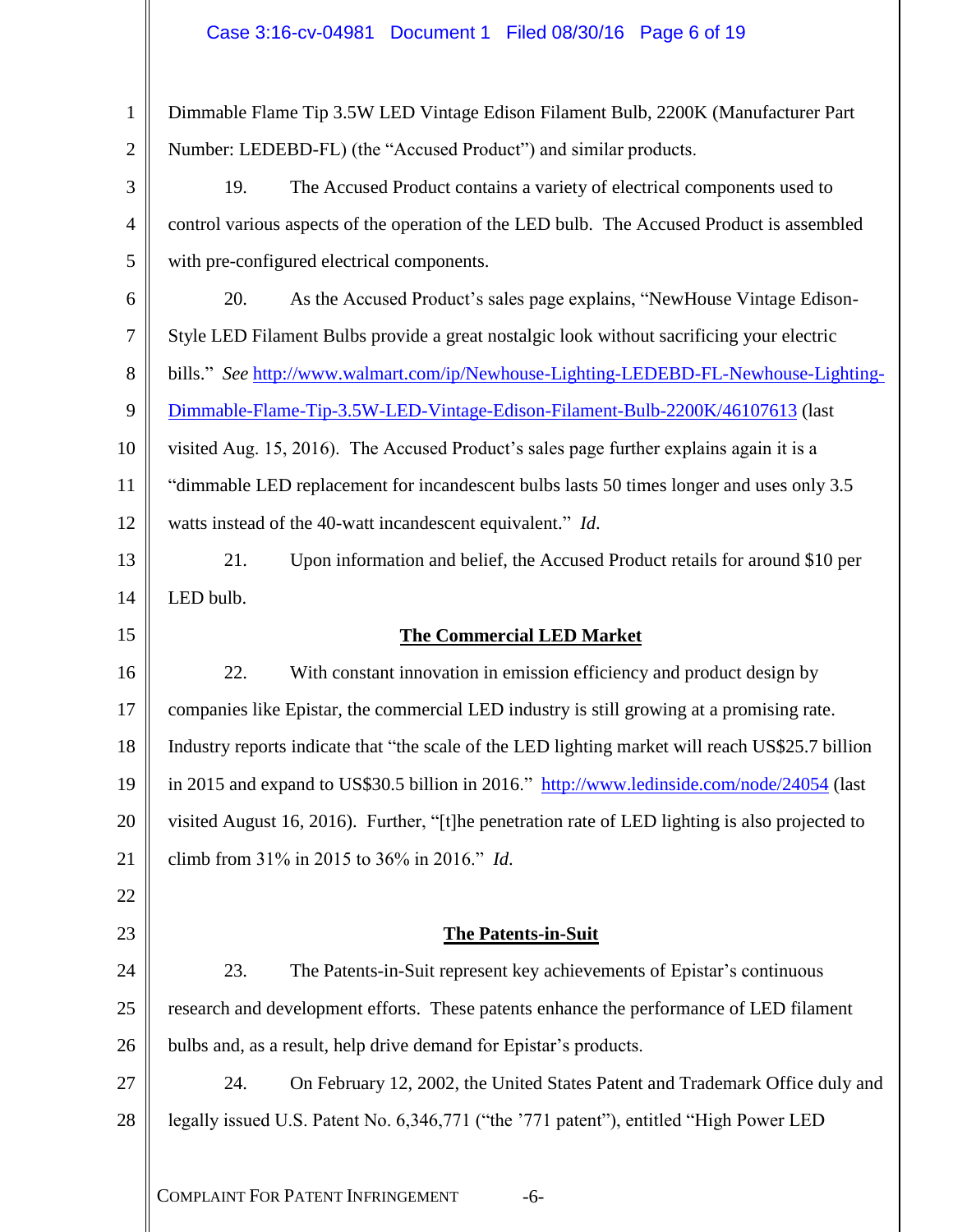## Case 3:16-cv-04981 Document 1 Filed 08/30/16 Page 7 of 19

| $\mathbf{1}$   | Lamp," to Hassan Paddy Abdel Salam. Epistar is the owner of the '771 patent. A true and           |  |  |  |
|----------------|---------------------------------------------------------------------------------------------------|--|--|--|
| $\overline{2}$ | correct copy of the '771 patent is attached hereto as Exhibit 1.                                  |  |  |  |
| 3              | 25.<br>On February 10, 2009, the United States Patent and Trademark Office duly and               |  |  |  |
| $\overline{4}$ | legally issued U.S. Patent No. 7,489,068 ("the '068 patent"), entitled "Light Emitting Device,"   |  |  |  |
| 5              | to Min-Hsun Hsieh et al. Epistar is the owner of the '068 patent. A true and correct copy of      |  |  |  |
| 6              | the '068 patent is attached hereto as Exhibit 2.                                                  |  |  |  |
| 7              | 26.<br>On July 14, 2009, the United States Patent and Trademark Office duly and                   |  |  |  |
| 8              | legally issued U.S. Patent No. 7,560,738 ("the '738 patent"), entitled "Light-Emitting Diode      |  |  |  |
| 9              | Array Having An Adhesive Layer," to Wen-Huang Liu. Epistar is the owner of the '738               |  |  |  |
| 10             | patent. A true and correct copy of the '738 patent is attached hereto as Exhibit 3.               |  |  |  |
| 11             | 27.<br>On August 14, 2012, the United States Patent and Trademark Office duly and                 |  |  |  |
| 12             | legally issued U.S. Patent No. 8,240,881 ("the '881 patent"), entitled "Light-Emitting Device     |  |  |  |
| 13             | Package," to Chia-Liang Hsu. Epistar is the owner of the '881 patent. A true and correct          |  |  |  |
| 14             | copy of the '881 patent is attached hereto as Exhibit 4.                                          |  |  |  |
| 15             | 28.<br>On July 29, 2014, the United States Patent and Trademark Office duly and                   |  |  |  |
| 16             | legally issued U.S. Patent No. 8,791,467 ("the '467 patent"), entitled "Light Emitting Diode      |  |  |  |
| 17             | And Method Of Making The Same," to Kuang-Neng Yang. Epistar is the owner of the '467              |  |  |  |
| 18             | patent. A true and correct copy of the '467 patent is attached hereto as Exhibit 5.               |  |  |  |
| 19             | On June 23, 2015, the United States Patent and Trademark Office duly and<br>29.                   |  |  |  |
| 20             | legally issued U.S. Patent No. 9,065,022 ("the '022 patent"), entitled "Light-Emitting            |  |  |  |
| 21             | Apparatus," to Chi-Chih Pu. Epistar is the owner of the '022 patent. A true and correct copy      |  |  |  |
| 22             | of the '022 patent is attached hereto as Exhibit 6.                                               |  |  |  |
| 23             | 30.<br>On information and belief, Defendant had actual knowledge of the Patents-in-               |  |  |  |
| 24             | Suit and/or their respective applications at least as of the filing of this action.               |  |  |  |
| 25             | 31.<br>On information and belief, Defendant willfully blinded itself to the existence of          |  |  |  |
| 26             | the Patents-in-Suit to the extent it lacked affirmative knowledge of the Patents-in-Suit prior to |  |  |  |
| 27             | the filing of this action.                                                                        |  |  |  |
| 28             | <b>FIRST CAUSE OF ACTION</b>                                                                      |  |  |  |
|                |                                                                                                   |  |  |  |
|                | <b>COMPLAINT FOR PATENT INFRINGEMENT</b><br>$-7-$                                                 |  |  |  |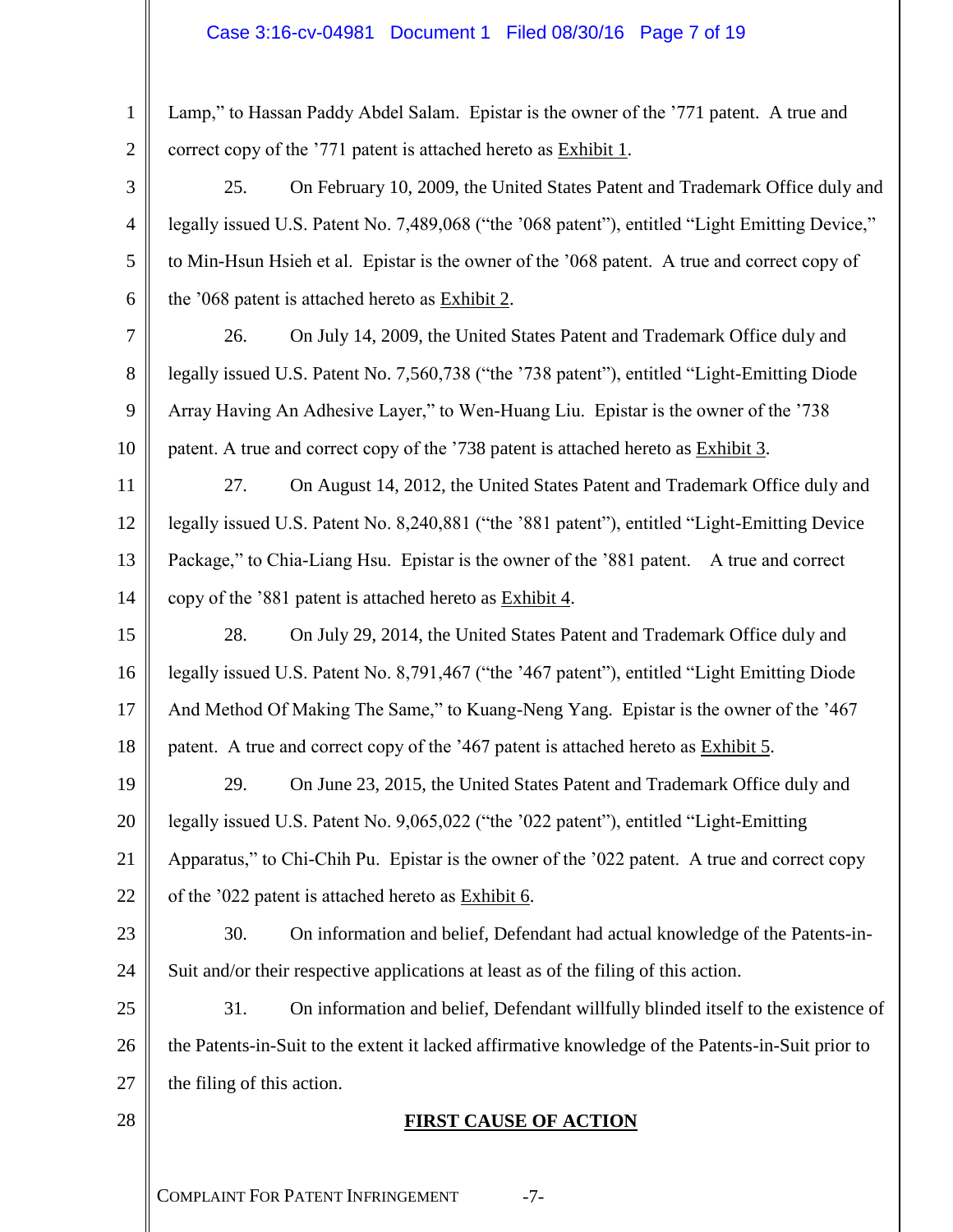1 2 3

### **(Infringement of U.S. Patent No. 6,346,771)**

32. Epistar repeats and realleges the allegations of paragraphs 1 through 31 in their entirety.

4 5 6 7 8 9 10 11 33. Defendant has infringed, either literally and/or under the doctrine of equivalents, one or more claims of the '771 patent and continues to infringe in this District, by making, using, selling, offering for sale, and/or importing into the United States products including, but not limited to, the Newhouse Lighting Dimmable Flame Tip 3.5W LED Vintage Edison Filament Bulb, 2200K, without the permission of Epistar. Defendant is thus liable for direct infringement of the '771 patent pursuant to 35 U.S.C. § 271(a). A representative claim chart detailing Defendant's infringement of at least claim 38 of the '771 patent is attached as Exhibit 7.

12 13 14 15 16 17 18 19 20 21 22 34. On information and belief, Defendant had knowledge of the '771 patent at least as of the filing of this Complaint and had knowledge that the products and systems identified herein infringe, either literally and/or under the doctrine of equivalents, one or more claims of the '771 patent. Defendant has induced and encouraged the direct infringement of the '771 patent by Defendant's customers, resellers, retailers, and end users by intentionally directing them and encouraging them to make, use, sell, and/or offer to sell within the United States and/or to import into the United States one or more devices that embody the patented invention and that incorporate the accused products and systems identified above. On information and belief, Defendant provides support to instruct its customers on how to use the infringing technology. Defendant is therefore liable for indirect infringement of the '771 patent pursuant to 35 U.S.C. § 271(b).

23

24 25 26 27 28 35. On information and belief, Defendant had knowledge of the '771 patent at least as of the filing of this Complaint and had knowledge that the products and systems identified infringe, either literally and/or under the doctrine of equivalents, one or more claims of the '771 patent. Defendant has and continues to contributorily infringe, and will continue to contributorily infringe, either literally and/or under the doctrine of equivalents, one or more claims of the '771 patent. Defendant has contributorily infringed the '771 patent by offering to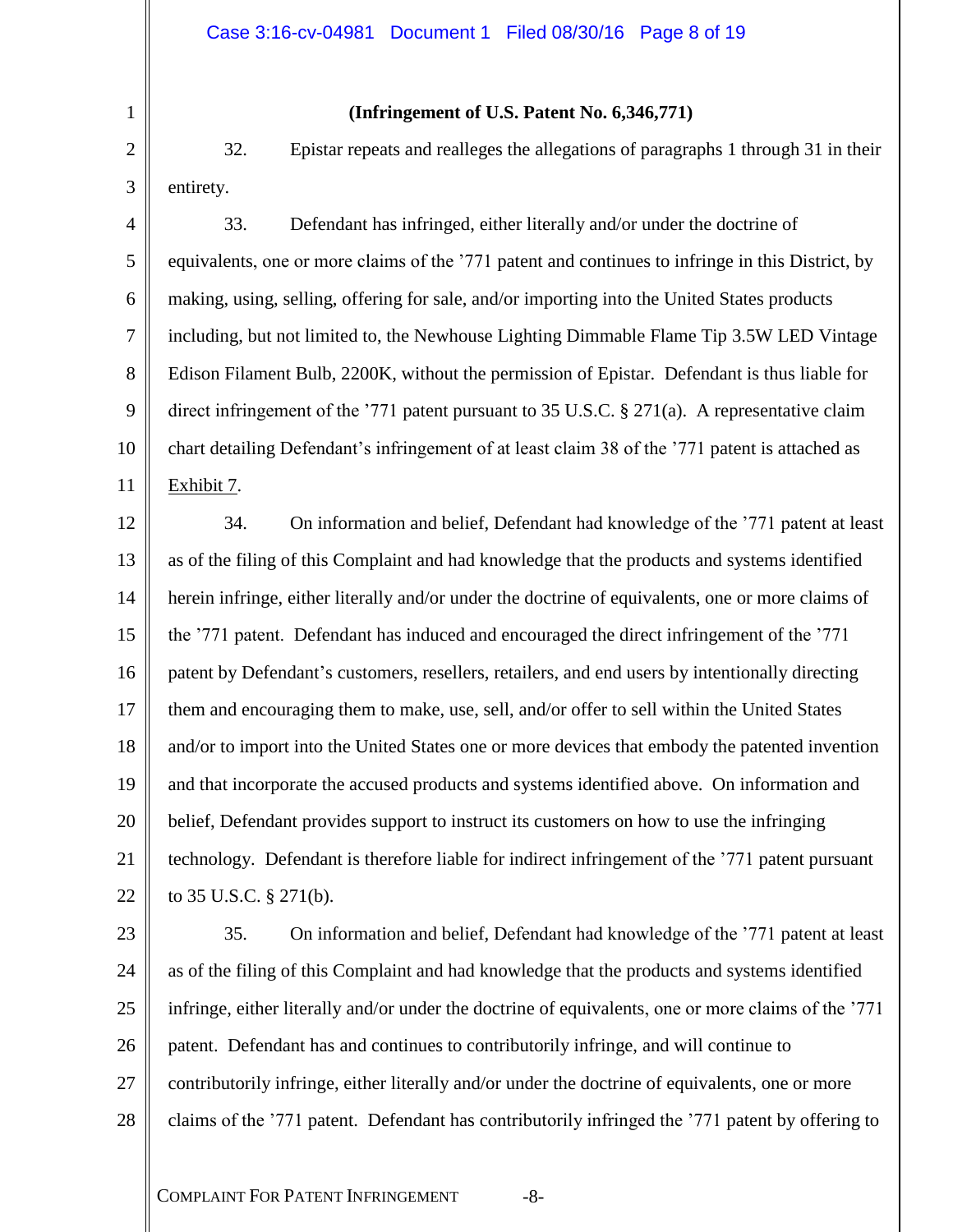## Case 3:16-cv-04981 Document 1 Filed 08/30/16 Page 9 of 19

| $\mathbf{1}$   | sell, selling, and/or importing into the United States a component constituting a material part of |  |  |  |
|----------------|----------------------------------------------------------------------------------------------------|--|--|--|
| $\overline{2}$ | the invention disclosed in the '771 patent, knowing the same to be made or adapted specially       |  |  |  |
| 3              | for use in the infringement of the '771 patent, and not a staple article or commodity of           |  |  |  |
| 4              | commerce suitable for substantial noninfringing use. Defendant is therefore liable for indirect    |  |  |  |
| 5              | infringement of the '771 patent pursuant to 35 U.S.C. $\S 271(c)$ .                                |  |  |  |
| 6              | Unless enjoined by this Court, Defendant will continue to infringe the '771<br>36.                 |  |  |  |
| 7              | patent, and Epistar will continue to suffer irreparable harm for which there is no adequate        |  |  |  |
| 8              | remedy at law. Accordingly, Epistar is entitled to preliminary and permanent injunctive relief     |  |  |  |
| 9              | against such infringement pursuant to 35 U.S.C. § 283.                                             |  |  |  |
| 10             | As a result of Defendant's infringement of the '771 patent, Epistar has been<br>37.                |  |  |  |
| 11             | and continues to be irreparably injured in its business and property rights, and is entitled to    |  |  |  |
| 12             | recover damages for such injuries pursuant to 35 U.S.C. § 284 in an amount to be determined at     |  |  |  |
| 13             | trial.                                                                                             |  |  |  |
| 14             | <b>SECOND CAUSE OF ACTION</b>                                                                      |  |  |  |
| 15             | (Infringement of U.S. Patent No. 7,489,068)                                                        |  |  |  |
| 16             | 38.<br>Epistar repeats and realleges the allegations of paragraphs 1 through 37 in their           |  |  |  |
| 17             | entirety.                                                                                          |  |  |  |
| 18             | Defendant has infringed, either literally and/or under the doctrine of<br>39.                      |  |  |  |
| 19             | equivalents, one or more claims of the '068 patent and continues to infringe in this District, by  |  |  |  |
| 20             | making, using, selling, offering for sale, and/or importing into the United States products        |  |  |  |
| 21             | including, but not limited to, the Newhouse Lighting Dimmable Flame Tip 3.5W LED Vintage           |  |  |  |
| 22             | Edison Filament Bulb, 2200K, without the permission of Epistar. Defendant is thus liable for       |  |  |  |
| 23             | direct infringement of the '068 patent pursuant to 35 U.S.C. $\S 271(a)$ . A representative claim  |  |  |  |
| 24             | chart detailing Defendant's infringement of at least claim 1 of the '068 patent is attached as     |  |  |  |
| 25             | Exhibit 8.                                                                                         |  |  |  |
| 26             | On information and belief, Defendant had knowledge of the '068 patent at least<br>40.              |  |  |  |
| 27             | as of the filing of this Complaint and had knowledge that the products and systems identified      |  |  |  |
| 28             | herein infringe, either literally and/or under the doctrine of equivalents, one or more claims of  |  |  |  |
|                | <b>COMPLAINT FOR PATENT INFRINGEMENT</b><br>$-9-$                                                  |  |  |  |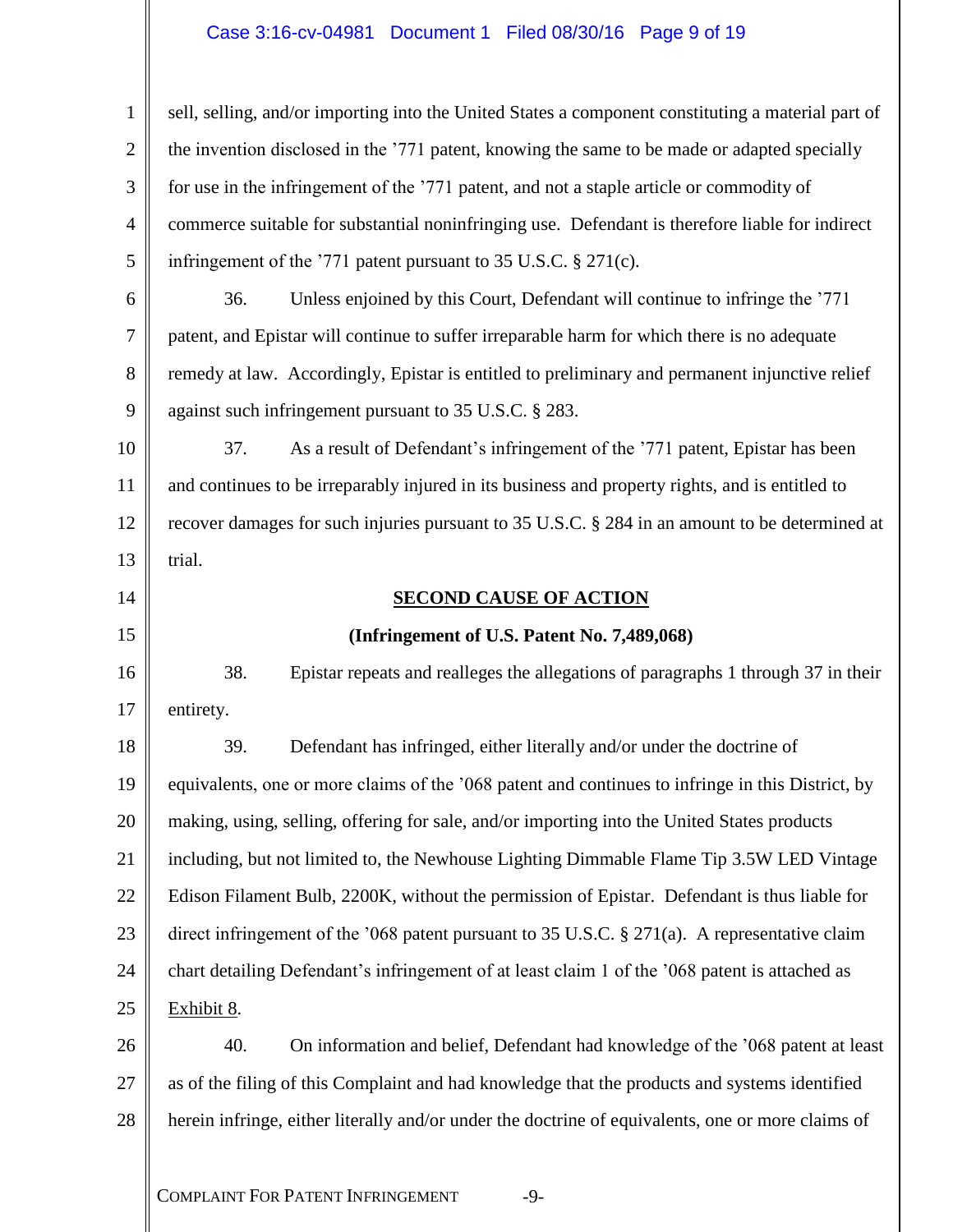### Case 3:16-cv-04981 Document 1 Filed 08/30/16 Page 10 of 19

the '068 patent. Defendant has induced and encouraged the direct infringement of the '068 patent by Defendant's customers, resellers, retailers, and end users by intentionally directing them and encouraging them to make, use, sell, and/or offer to sell within the United States and/or to import into the United States one or more devices that embody the patented invention and that incorporate the accused products and systems identified above. On information and belief, Defendant provides support to instruct its customers on how to use the infringing technology. Defendant is therefore liable for indirect infringement of the '068 patent pursuant to 35 U.S.C. § 271(b).

9 10 11 12 13 14 15 16 17 18 19 41. On information and belief, Defendant had knowledge of the '068 patent at least as of the filing of this Complaint and had knowledge that the products and systems identified infringe, either literally and/or under the doctrine of equivalents, one or more claims of the '068 patent. Defendant has and continues to contributorily infringe, and will continue to contributorily infringe, either literally and/or under the doctrine of equivalents, one or more claims of the '068 patent. Defendant has contributorily infringed the '068 patent by offering to sell, selling, and/or importing into the United States a component constituting a material part of the invention disclosed in the '068 patent, knowing the same to be made or adapted specially for use in the infringement of the '068 patent, and not a staple article or commodity of commerce suitable for substantial noninfringing use. Defendant is therefore liable for indirect infringement of the '068 patent pursuant to 35 U.S.C. § 271(c).

20 21 22 23 42. Unless enjoined by this Court, Defendant will continue to infringe the '068 patent, and Epistar will continue to suffer irreparable harm for which there is no adequate remedy at law. Accordingly, Epistar is entitled to preliminary and permanent injunctive relief against such infringement pursuant to 35 U.S.C. § 283.

24 25 26 27 43. As a result of Defendant's infringement of the '068 patent, Epistar has been and continues to be irreparably injured in its business and property rights, and is entitled to recover damages for such injuries pursuant to 35 U.S.C. § 284 in an amount to be determined at trial.

28

1

2

3

4

5

6

7

8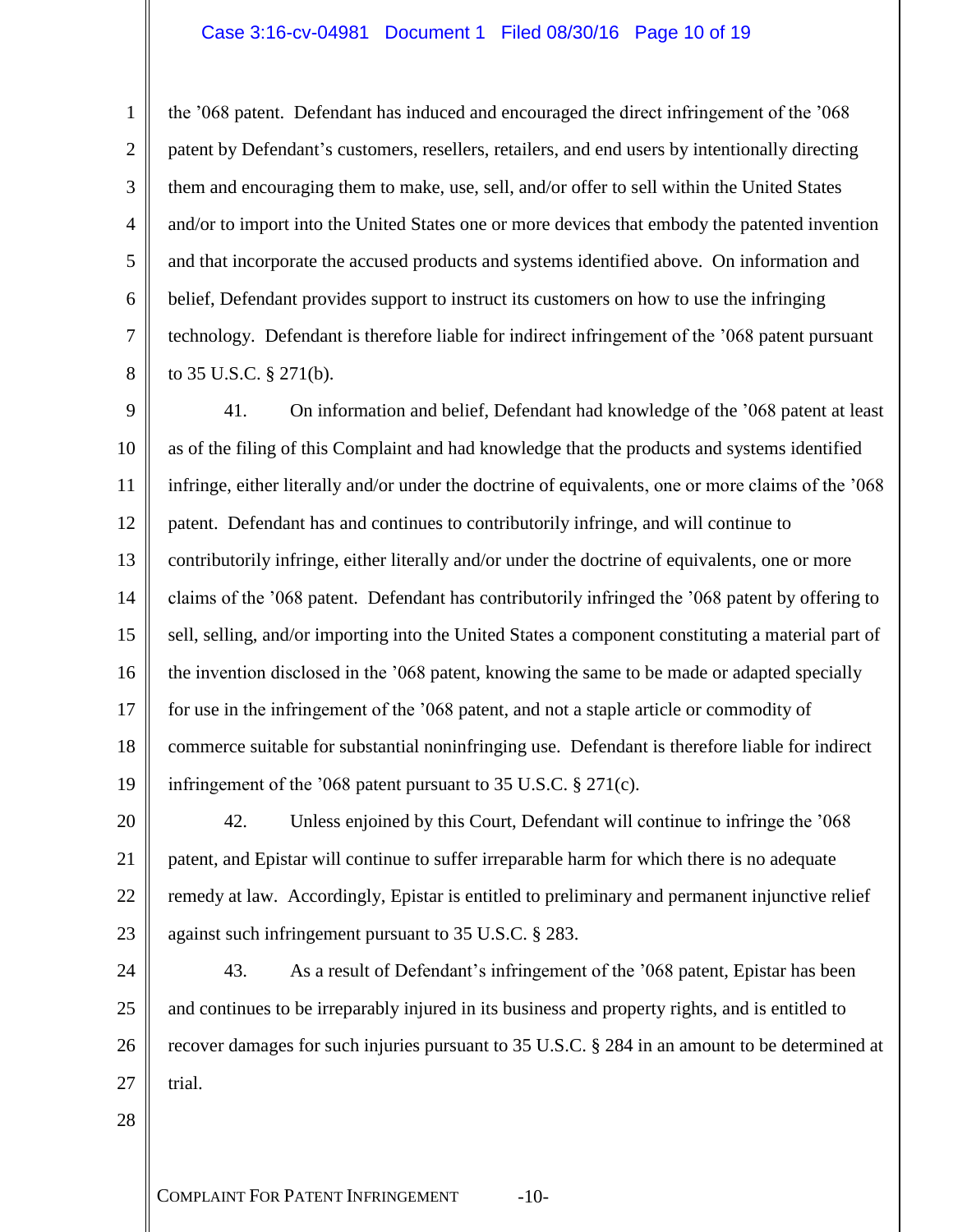### **THIRD CAUSE OF ACTION**

### **(Infringement of U.S. Patent No. 7,560,738)**

44. Epistar repeats and realleges the allegations of paragraphs 1 through 43 in their entirety.

5 6 7 8 9 11 12 45. Defendant has infringed, either literally and/or under the doctrine of equivalents, one or more claims of the '738 patent and continues to infringe in this District, by making, using, selling, offering for sale, and/or importing into the United States products including, but not limited to, the Newhouse Lighting Dimmable Flame Tip 3.5W LED Vintage Edison Filament Bulb, 2200K, without the permission of Epistar. Defendant is thus liable for direct infringement of the '738 patent pursuant to 35 U.S.C. § 271(a). A representative claim chart detailing Defendant's infringement of at least claim 1 of the '738 patent is attached as Exhibit 9.

13 14 15 16 17 18 19 20 21 22 23 46. On information and belief, Defendant had knowledge of the '738 patent at least as of the filing of this Complaint and had knowledge that the products and systems identified herein infringe, either literally and/or under the doctrine of equivalents, one or more claims of the '738 patent. Defendant has induced and encouraged the direct infringement of the '738 patent by Defendant's customers, resellers, retailers, and end users by intentionally directing them and encouraging them to make, use, sell, and/or offer to sell within the United States and/or to import into the United States one or more devices that embody the patented invention and that incorporate the accused products and systems identified above. On information and belief, Defendant provides support to instruct its customers on how to use the infringing technology. Defendant is therefore liable for indirect infringement of the '738 patent pursuant to 35 U.S.C. § 271(b).

24 25 26 27 28 47. On information and belief, Defendant had knowledge of the '738 patent at least as of the filing of this Complaint and had knowledge that the products and systems identified infringe, either literally and/or under the doctrine of equivalents, one or more claims of the '738 patent. Defendant has and continues to contributorily infringe, and will continue to contributorily infringe, either literally and/or under the doctrine of equivalents, one or more

COMPLAINT FOR PATENT INFRINGEMENT -11-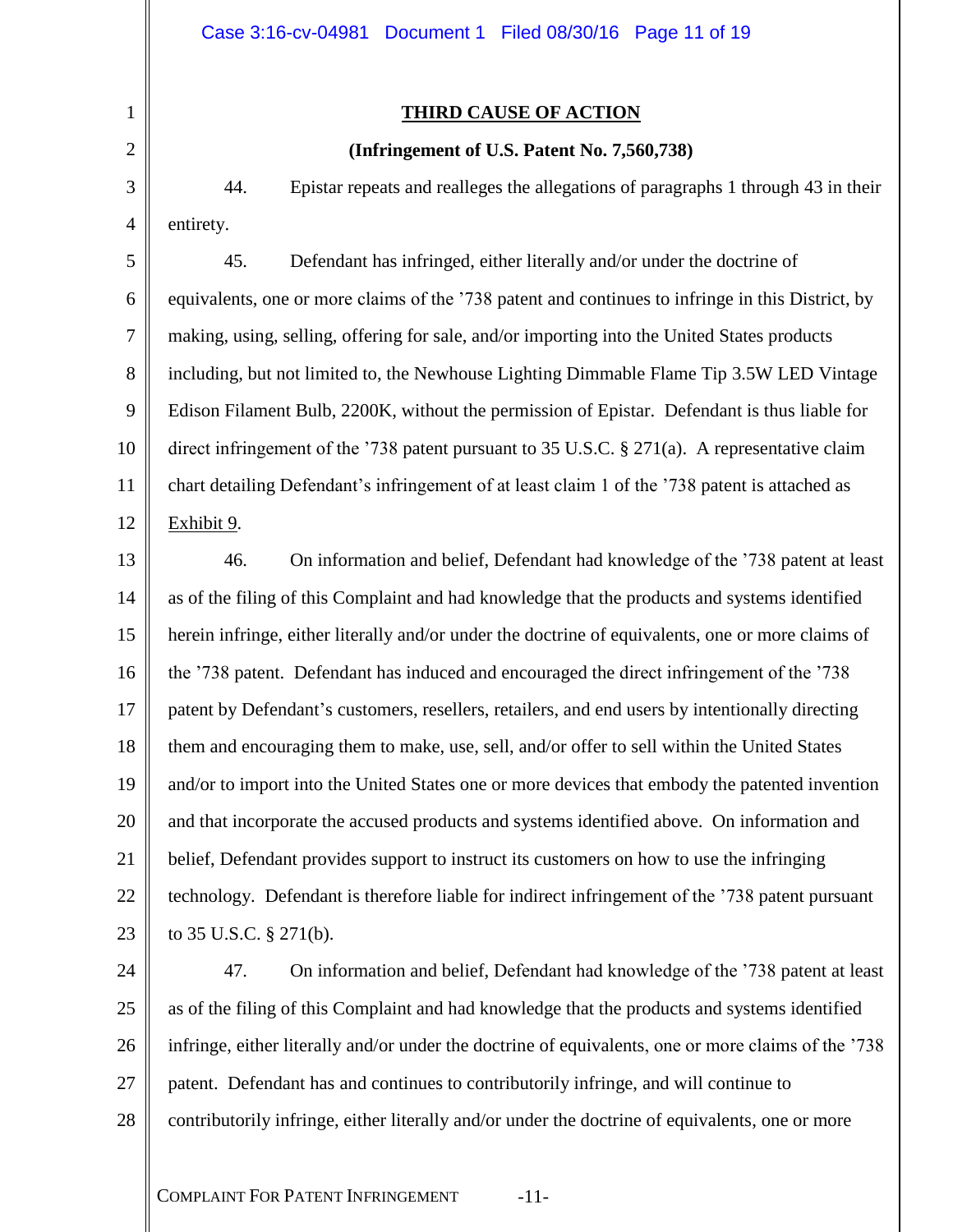## Case 3:16-cv-04981 Document 1 Filed 08/30/16 Page 12 of 19

| $\mathbf{1}$   | claims of the '738 patent. Defendant has contributorily infringed the '738 patent by offering to   |  |  |
|----------------|----------------------------------------------------------------------------------------------------|--|--|
| $\overline{2}$ | sell, selling, and/or importing into the United States a component constituting a material part of |  |  |
| 3              | the invention disclosed in the '738 patent, knowing the same to be made or adapted specially       |  |  |
| 4              | for use in the infringement of the '738 patent, and not a staple article or commodity of           |  |  |
| 5              | commerce suitable for substantial noninfringing use. Defendant is therefore liable for indirect    |  |  |
| 6              | infringement of the '738 patent pursuant to 35 U.S.C. § 271(c).                                    |  |  |
| 7              | Unless enjoined by this Court, Defendant will continue to infringe the '738<br>48.                 |  |  |
| 8              | patent, and Epistar will continue to suffer irreparable harm for which there is no adequate        |  |  |
| 9              | remedy at law. Accordingly, Epistar is entitled to preliminary and permanent injunctive relief     |  |  |
| 10             | against such infringement pursuant to 35 U.S.C. § 283.                                             |  |  |
| 11             | As a result of Defendant's infringement of the '738 patent, Epistar has been<br>49.                |  |  |
| 12             | and continues to be irreparably injured in its business and property rights, and is entitled to    |  |  |
| 13             | recover damages for such injuries pursuant to 35 U.S.C. § 284 in an amount to be determined at     |  |  |
| 14             | trial.                                                                                             |  |  |
|                |                                                                                                    |  |  |
| 15             | <b>FOURTH CAUSE OF ACTION</b>                                                                      |  |  |
| 16             | (Infringement of U.S. Patent No. 8,240,881)                                                        |  |  |
| 17             | 50.<br>Epistar repeats and realleges the allegations of paragraphs 1 through 49 in their           |  |  |
| 18             | entirety.                                                                                          |  |  |
| 19             | Defendant has infringed, either literally and/or under the doctrine of<br>51                       |  |  |
| 20             | equivalents, one or more claims of the '881 patent and continues to infringe in this District, by  |  |  |
| 21             | making, using, selling, offering for sale, and/or importing into the United States products        |  |  |
| 22             | including, but not limited to, the Newhouse Lighting Dimmable Flame Tip 3.5W LED Vintage           |  |  |
| 23             | Edison Filament Bulb, 2200K, without the permission of Epistar. Defendant is thus liable for       |  |  |
| 24             | direct infringement of the '881 patent pursuant to 35 U.S.C. $\S 271(a)$ . A representative claim  |  |  |
| 25             | chart detailing Defendant's infringement of at least claim 1 of the '881 patent is attached as     |  |  |
| 26             | Exhibit 10.                                                                                        |  |  |
| 27             | On information and belief, Defendant had knowledge of the '881 patent at least<br>52.              |  |  |
| 28             | as of the filing of this Complaint and had knowledge that the products and systems identified      |  |  |
|                |                                                                                                    |  |  |

COMPLAINT FOR PATENT INFRINGEMENT -12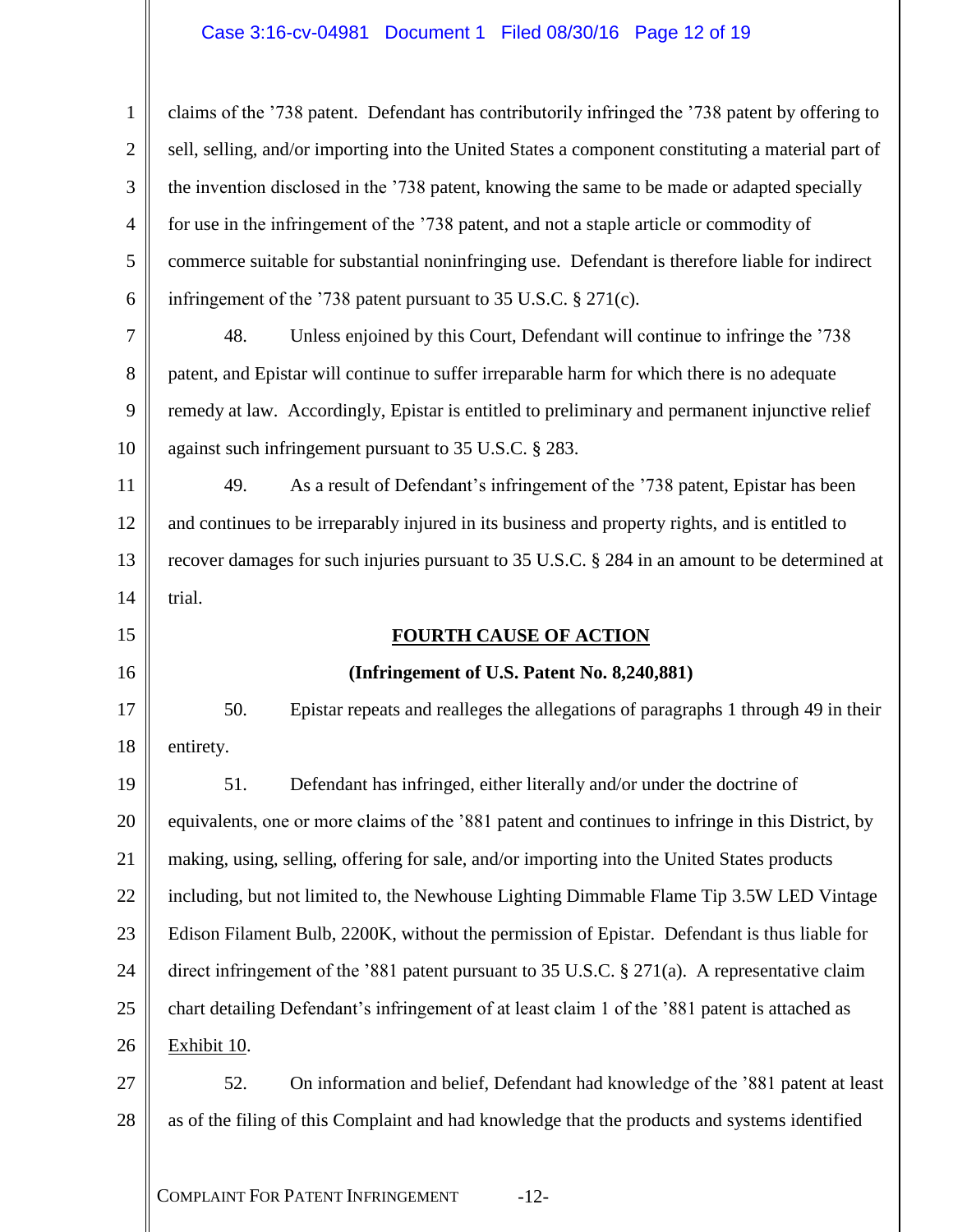### Case 3:16-cv-04981 Document 1 Filed 08/30/16 Page 13 of 19

5 6 7 herein infringe, either literally and/or under the doctrine of equivalents, one or more claims of the '881 patent. Defendant has induced and encouraged the direct infringement of the '881 patent by Defendant's customers, resellers, retailers, and end users by intentionally directing them and encouraging them to make, use, sell, and/or offer to sell within the United States and/or to import into the United States one or more devices that embody the patented invention and that incorporate the accused products and systems identified above. On information and belief, Defendant provides support to instruct its customers on how to use the infringing technology. Defendant is therefore liable for indirect infringement of the '881 patent pursuant to 35 U.S.C. § 271(b).

10 11 12 13 14 15 16 17 18 19 20 53. On information and belief, Defendant had knowledge of the '881 patent at least as of the filing of this Complaint and had knowledge that the products and systems identified infringe, either literally and/or under the doctrine of equivalents, one or more claims of the '881 patent. Defendant has and continues to contributorily infringe, and will continue to contributorily infringe, either literally and/or under the doctrine of equivalents, one or more claims of the '881 patent. Defendant has contributorily infringed the '881 patent by offering to sell, selling, and/or importing into the United States a component constituting a material part of the invention disclosed in the '881 patent, knowing the same to be made or adapted specially for use in the infringement of the '881 patent, and not a staple article or commodity of commerce suitable for substantial noninfringing use. Defendant is therefore liable for indirect infringement of the '881 patent pursuant to 35 U.S.C. § 271(c).

21 22 23

24

1

2

3

4

8

9

54. Unless enjoined by this Court, Defendant will continue to infringe the '881 patent, and Epistar will continue to suffer irreparable harm for which there is no adequate remedy at law. Accordingly, Epistar is entitled to preliminary and permanent injunctive relief against such infringement pursuant to 35 U.S.C. § 283.

25 26 27 28 55. As a result of Defendant's infringement of the '881 patent, Epistar has been and continues to be irreparably injured in its business and property rights, and is entitled to recover damages for such injuries pursuant to 35 U.S.C. § 284 in an amount to be determined at trial.

COMPLAINT FOR PATENT INFRINGEMENT -13-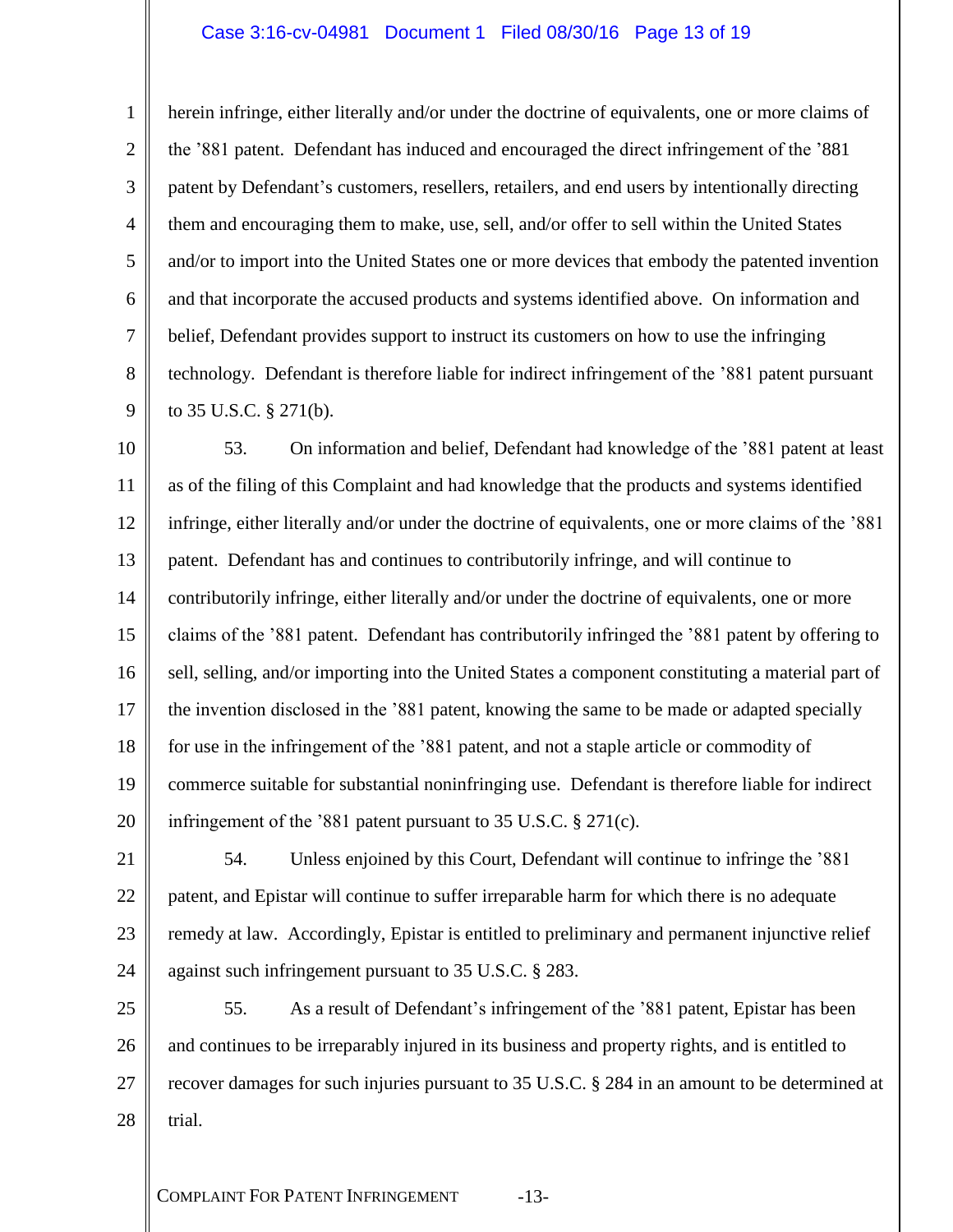### **FIFTH CAUSE OF ACTION**

### **(Infringement of U.S. Patent No. 8,791,467)**

56. Epistar repeats and realleges the allegations of paragraphs 1 through 55 in their entirety.

5 6 7 8 9 10 11 12 57. Defendant has infringed, either literally and/or under the doctrine of equivalents, one or more claims of the '467 patent and continues to infringe in this District, by making, using, selling, offering for sale, and/or importing into the United States products including, but not limited to, the Newhouse Lighting Dimmable Flame Tip 3.5W LED Vintage Edison Filament Bulb, 2200K, without the permission of Epistar. Defendant is thus liable for direct infringement of the '467 patent pursuant to 35 U.S.C. § 271(a). A representative claim chart detailing Defendant's infringement of at least claim 1 of the '467 patent is attached as Exhibit 11.

13 14 15 16 17 18 19 20 21 22 23 58. On information and belief, Defendant had knowledge of the '467 patent at least as of the filing of this Complaint and had knowledge that the products and systems identified herein infringe, either literally and/or under the doctrine of equivalents, one or more claims of the '467 patent. Defendant has induced and encouraged the direct infringement of the '467 patent by Defendant's customers, resellers, retailers, and end users by intentionally directing them and encouraging them to make, use, sell, and/or offer to sell within the United States and/or to import into the United States one or more devices that embody the patented invention and that incorporate the accused products and systems identified above. On information and belief, Defendant provides support to instruct its customers on how to use the infringing technology. Defendant is therefore liable for indirect infringement of the '467 patent pursuant to 35 U.S.C. § 271(b).

24 25 26 27 28 59. On information and belief, Defendant had knowledge of the '467 patent at least as of the filing of this Complaint and had knowledge that the products and systems identified infringe, either literally and/or under the doctrine of equivalents, one or more claims of the '467 patent. Defendant has and continues to contributorily infringe, and will continue to contributorily infringe, either literally and/or under the doctrine of equivalents, one or more

COMPLAINT FOR PATENT INFRINGEMENT -14-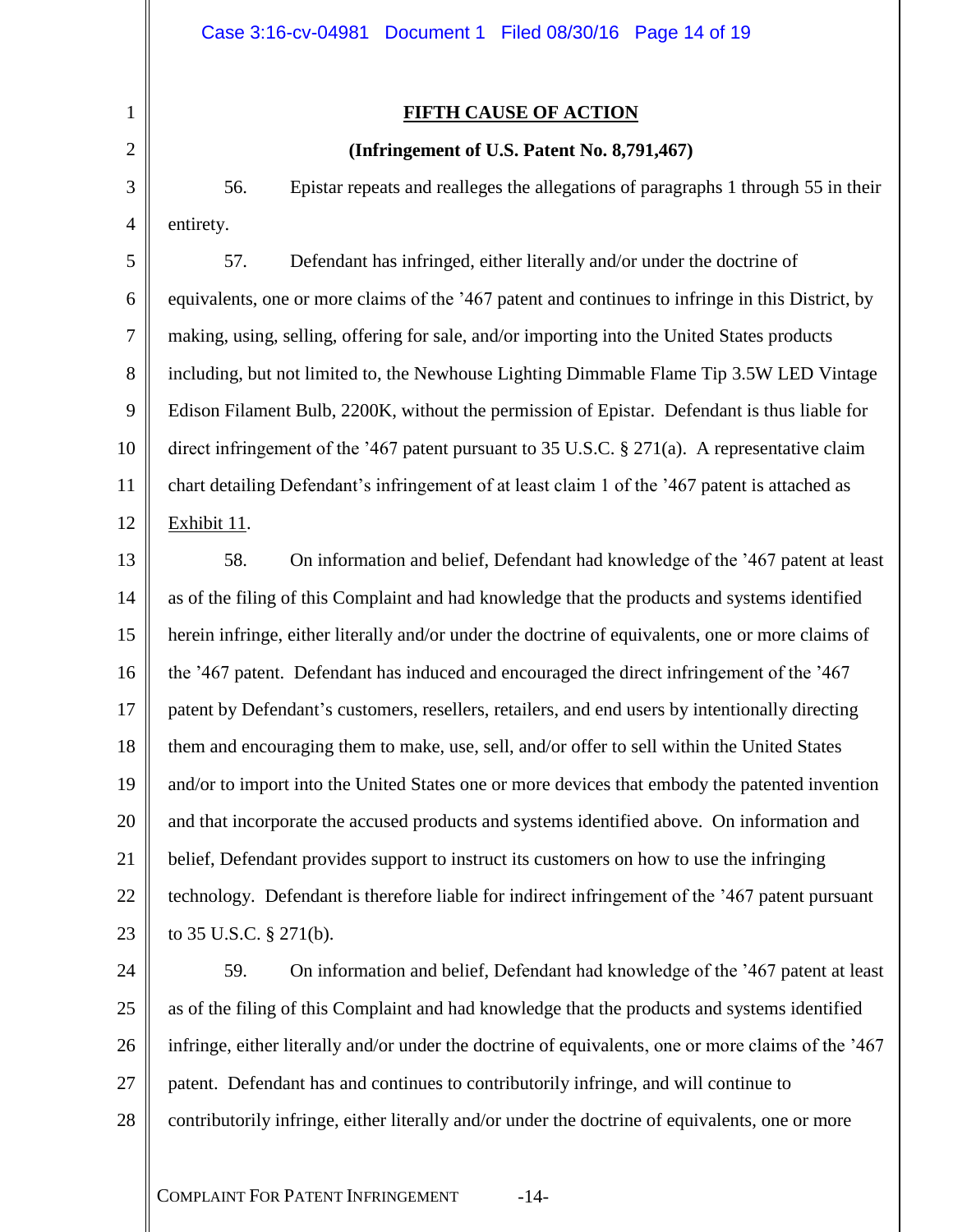## Case 3:16-cv-04981 Document 1 Filed 08/30/16 Page 15 of 19

| $\mathbf{1}$                                       | claims of the '467 patent. Defendant has contributorily infringed the '467 patent by offering to   |  |  |
|----------------------------------------------------|----------------------------------------------------------------------------------------------------|--|--|
| $\overline{2}$                                     | sell, selling, and/or importing into the United States a component constituting a material part of |  |  |
| 3                                                  | the invention disclosed in the '467 patent, knowing the same to be made or adapted specially       |  |  |
| 4                                                  | for use in the infringement of the '467 patent, and not a staple article or commodity of           |  |  |
| 5                                                  | commerce suitable for substantial noninfringing use. Defendant is therefore liable for indirect    |  |  |
| 6                                                  | infringement of the '467 patent pursuant to 35 U.S.C. $\S 271(c)$ .                                |  |  |
| 7                                                  | Unless enjoined by this Court, Defendant will continue to infringe the '467<br>60.                 |  |  |
| 8                                                  | patent, and Epistar will continue to suffer irreparable harm for which there is no adequate        |  |  |
| 9                                                  | remedy at law. Accordingly, Epistar is entitled to preliminary and permanent injunctive relief     |  |  |
| 10                                                 | against such infringement pursuant to 35 U.S.C. § 283.                                             |  |  |
| 11                                                 | As a result of Defendant's infringement of the '467 patent, Epistar has been<br>61.                |  |  |
| 12                                                 | and continues to be irreparably injured in its business and property rights, and is entitled to    |  |  |
| 13                                                 | recover damages for such injuries pursuant to 35 U.S.C. § 284 in an amount to be determined at     |  |  |
| 14                                                 | trial.                                                                                             |  |  |
|                                                    | <b>SIXTH CAUSE OF ACTION</b>                                                                       |  |  |
| 15                                                 |                                                                                                    |  |  |
|                                                    | (Infringement of U.S. Patent No. 9,065,022)                                                        |  |  |
|                                                    | 62.<br>Epistar repeats and realleges the allegations of paragraphs 1 through 61 in their           |  |  |
|                                                    | entirety.                                                                                          |  |  |
| 16<br>17<br>18<br>19                               | Defendant has infringed, either literally and/or under the doctrine of<br>63.                      |  |  |
|                                                    | equivalents, one or more claims of the '022 patent and continues to infringe in this District, by  |  |  |
|                                                    | making, using, selling, offering for sale, and/or importing into the United States products        |  |  |
|                                                    | including, but not limited to, the Newhouse Lighting Dimmable Flame Tip 3.5W LED Vintage           |  |  |
|                                                    | Edison Filament Bulb, 2200K, without the permission of Epistar. Defendant is thus liable for       |  |  |
|                                                    | direct infringement of the '022 patent pursuant to 35 U.S.C. $\S 271(a)$ . A representative claim  |  |  |
|                                                    | chart detailing Defendant's infringement of at least claim 1 of the '022 patent is attached as     |  |  |
|                                                    | Exhibit 12.                                                                                        |  |  |
|                                                    | On information and belief, Defendant had knowledge of the '022 patent at least<br>64.              |  |  |
| 20<br>21<br>22<br>23<br>24<br>25<br>26<br>27<br>28 | as of the filing of this Complaint and had knowledge that the products and systems identified      |  |  |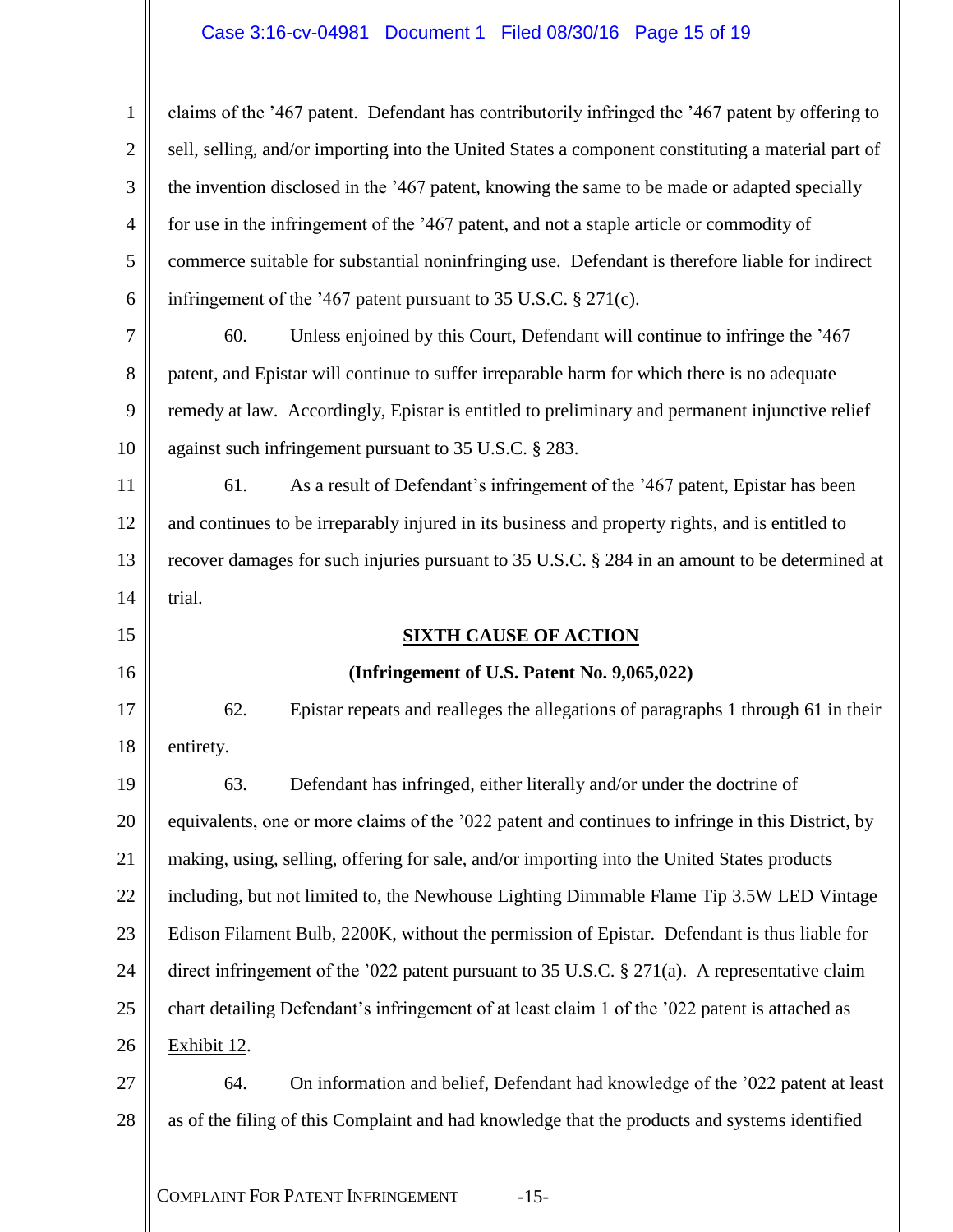### Case 3:16-cv-04981 Document 1 Filed 08/30/16 Page 16 of 19

1

2

3

4

5

6

7

8

9

herein infringe, either literally and/or under the doctrine of equivalents, one or more claims of the '022 patent. Defendant has induced and encouraged the direct infringement of the '022 patent by Defendant's customers, resellers, retailers, and end users by intentionally directing them and encouraging them to make, use, sell, and/or offer to sell within the United States and/or to import into the United States one or more devices that embody the patented invention and that incorporate the accused products and systems identified above. On information and belief, Defendant provides support to instruct its customers on how to use the infringing technology. Defendant is therefore liable for indirect infringement of the '022 patent pursuant to 35 U.S.C. § 271(b).

10 11 12 13 14 15 16 17 18 19 20 65. On information and belief, Defendant had knowledge of the '022 patent at least as of the filing of this Complaint and had knowledge that the products and systems identified infringe, either literally and/or under the doctrine of equivalents, one or more claims of the '022 patent. Defendant has and continues to contributorily infringe, and will continue to contributorily infringe, either literally and/or under the doctrine of equivalents, one or more claims of the '022 patent. Defendant has contributorily infringed the '022 patent by offering to sell, selling, and/or importing into the United States a component constituting a material part of the invention disclosed in the '022 patent, knowing the same to be made or adapted specially for use in the infringement of the '022 patent, and not a staple article or commodity of commerce suitable for substantial noninfringing use. Defendant is therefore liable for indirect infringement of the '022 patent pursuant to 35 U.S.C. § 271(c).

21 22 23 24 66. Unless enjoined by this Court, Defendant will continue to infringe the '022 patent, and Epistar will continue to suffer irreparable harm for which there is no adequate remedy at law. Accordingly, Epistar is entitled to preliminary and permanent injunctive relief against such infringement pursuant to 35 U.S.C. § 283.

25 26 27 28 67. As a result of Defendant's infringement of the '022 patent, Epistar has been and continues to be irreparably injured in its business and property rights, and is entitled to recover damages for such injuries pursuant to 35 U.S.C. § 284 in an amount to be determined at trial.

COMPLAINT FOR PATENT INFRINGEMENT -16-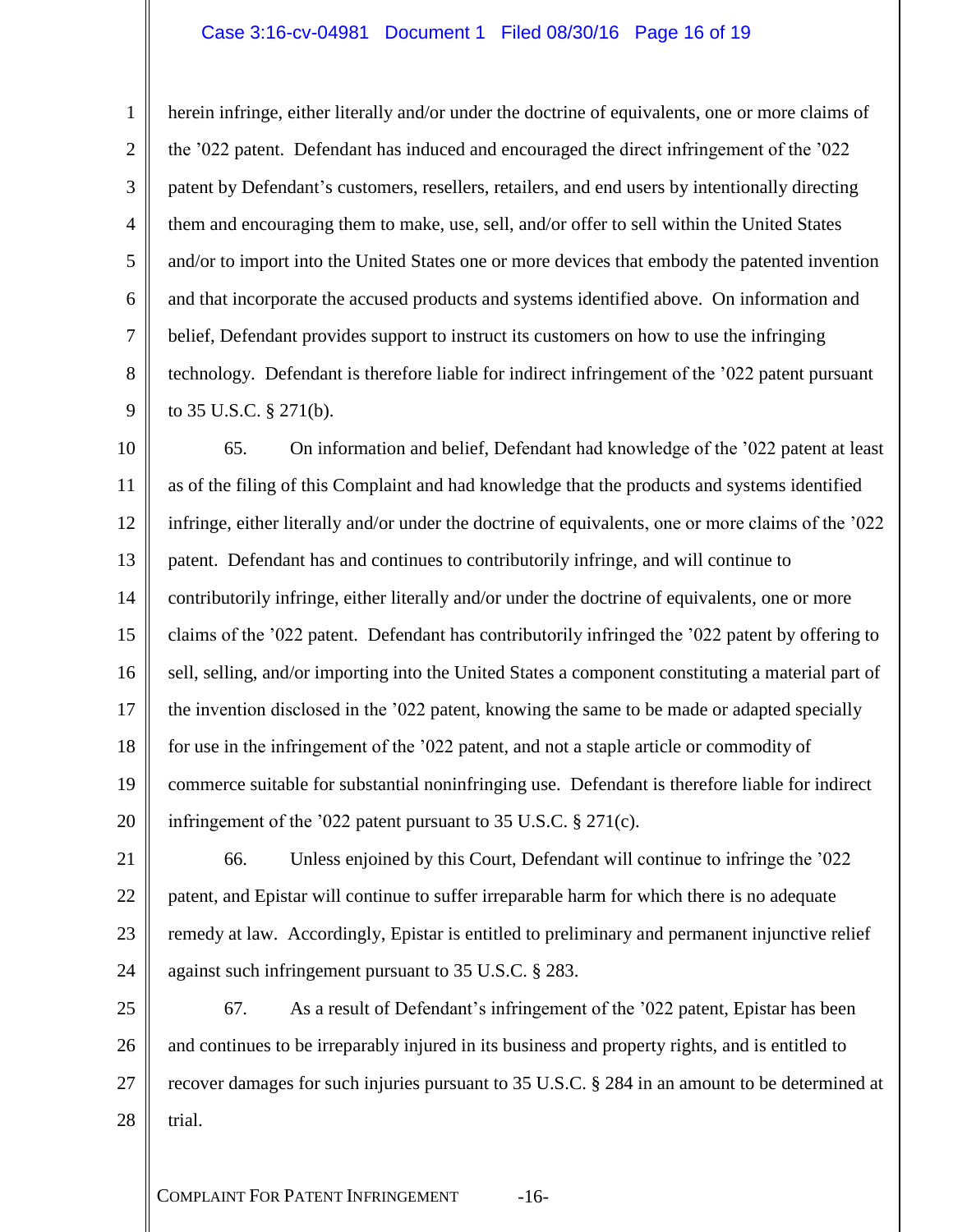1 2

3

### **PRAYER FOR RELIEF**

WHEREFORE, Plaintiff requests entry of judgment in its favor and against Defendant as follows:

4 5 a. That Defendant is liable for infringement, contributing to the infringement, and/or inducing the infringement of one or more claims of the Patents-in-Suit, as alleged herein;

6 7 8 9 10 11 12 b. That Defendant and its parents, subsidiaries, affiliates, successors, predecessors, assigns, and the officers, directors, agents, servants, and employees of each of the foregoing, customers and/or licensees and those persons acting in concert or participation with any of them, are enjoined and restrained from continued infringement, including but not limited to using, making, importing, offering for sale and/or selling products that infringe, and from contributorily and/or inducing the infringement of the Patents-in-Suit prior to their expiration, including any extensions;

13 14 15 c. An Order directing Defendant to file with this Court and serve upon Plaintiff's counsel within 30 days after the entry of the Order of Injunction a report setting forth the manner and form in which Defendant has complied with the injunction;

16 17 18 d. An award of damages adequate to compensate Plaintiff for the infringement that has occurred, in accordance with 35 U.S.C. § 284, in lost profits, price erosion and/or reasonable royalty, including prejudgment and post-judgment interest at the highest rates allowed by law;

19 20 21 e. An accounting and/or supplemental damages for all damages occurring after any discovery cutoff and through the Court's decision regarding the imposition of a permanent injunction;

22 23 f. An award of attorneys' fees based on this being an exceptional case pursuant to 35 U.S.C. § 285, including prejudgment interest on such fees;

g. Costs and expenses in this action;

25 26 h. Such other and further relief, in law and in equity, as this Court may deem just and appropriate.

27

24

28

COMPLAINT FOR PATENT INFRINGEMENT -17-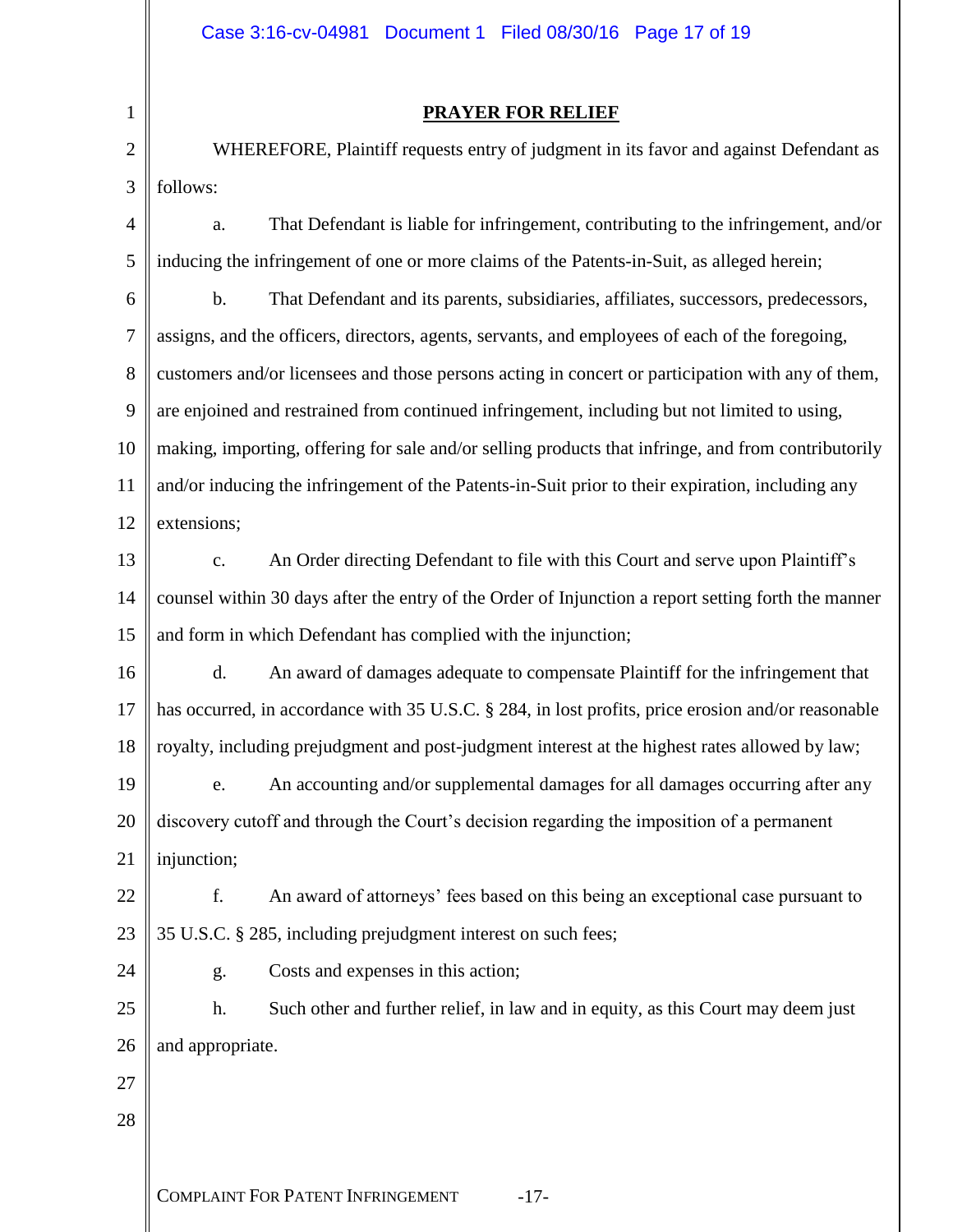|                                | Case 3:16-cv-04981 Document 1 Filed 08/30/16 Page 18 of 19 |        |                                  |                                  |  |
|--------------------------------|------------------------------------------------------------|--------|----------------------------------|----------------------------------|--|
| $\mathbf{1}$<br>$\overline{2}$ | Dated: August 30, 2016                                     |        | Professional Corporation         | WILSON SONSINI GOODRICH & ROSATI |  |
| 3                              |                                                            |        |                                  |                                  |  |
| $\overline{4}$                 |                                                            |        | By: /s/ James C. Yoon            |                                  |  |
| 5                              |                                                            |        | James C. Yoon                    |                                  |  |
| 6                              |                                                            |        | Attorney for Epistar Corporation |                                  |  |
| $\overline{7}$                 |                                                            |        |                                  |                                  |  |
| 8                              |                                                            |        |                                  |                                  |  |
| 9                              |                                                            |        |                                  |                                  |  |
| $10\,$                         |                                                            |        |                                  |                                  |  |
| 11                             |                                                            |        |                                  |                                  |  |
| 12                             |                                                            |        |                                  |                                  |  |
| 13                             |                                                            |        |                                  |                                  |  |
| 14                             |                                                            |        |                                  |                                  |  |
| 15                             |                                                            |        |                                  |                                  |  |
| 16                             |                                                            |        |                                  |                                  |  |
| 17<br>18                       |                                                            |        |                                  |                                  |  |
| 19                             |                                                            |        |                                  |                                  |  |
| $20\,$                         |                                                            |        |                                  |                                  |  |
| 21                             |                                                            |        |                                  |                                  |  |
| $22\,$                         |                                                            |        |                                  |                                  |  |
| 23                             |                                                            |        |                                  |                                  |  |
| 24                             |                                                            |        |                                  |                                  |  |
| $25\,$                         |                                                            |        |                                  |                                  |  |
| $26\,$                         |                                                            |        |                                  |                                  |  |
| 27                             |                                                            |        |                                  |                                  |  |
| 28                             |                                                            |        |                                  |                                  |  |
|                                |                                                            |        |                                  |                                  |  |
|                                | COMPLAINT FOR PATENT INFRINGEMENT                          | $-18-$ |                                  |                                  |  |